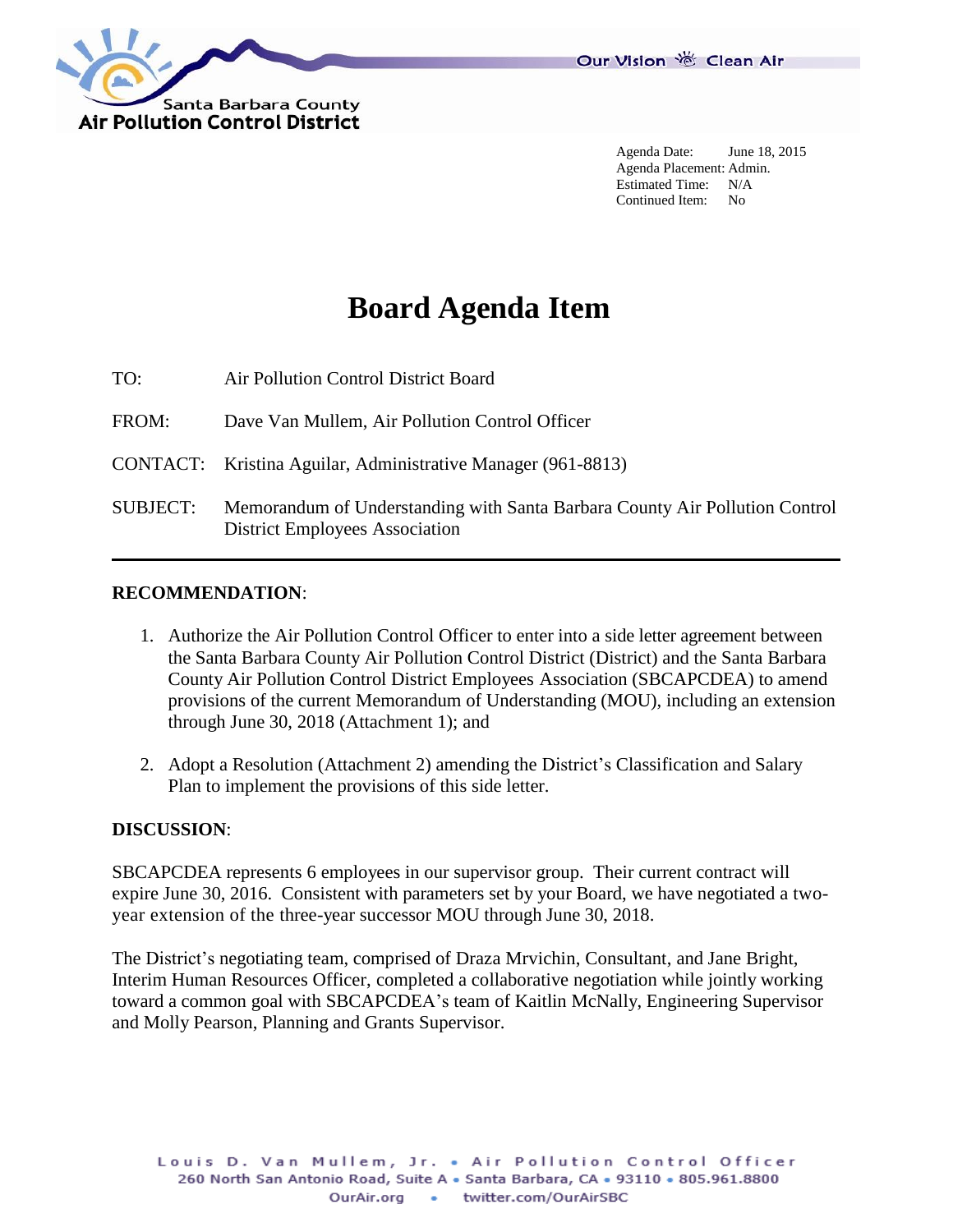The most significant terms of this agreement are as follows:

- 1. Term Agreement effective June 24, 2013 through June 30, 2016 will be extended through June 30, 2018;
- 2. Salaries A 2% COLA increase effective January 1, 2016 and a 2% COLA increase effective January 1, 2017;
- 3. Benefits Effective July 1, 2015 the District will contribute an additional semi-monthly benefit of \$24.79 to the employee-only premium of the medical benefit OR as a matched contribution to the employee's 457 Deferred Compensation plan, when employee contributes that amount to the 457 plan; effective January 1, 2017 the District shall contribute an additional semi-monthly benefit of \$10.00 to the employee-only premium of the medical benefit OR as a matched contribution to the employee's 457 Deferred Compensation plan, when employee contributes that amount to the 457 plan;
- 4. Holiday Break Holidays for the dates December 28, 29, 30 and 31 for 2015; and holidays for the dates December 27, 28, 29 and 30 for 2016; this provision will sunset December 31, 2016;
- 5. Removal of the clause that refers to Stand-by-Duty; and
- 6. Effective July 1, 2017 an agreement to a re-opener on one (1) issue for each party with the MOU expiring June 30, 2018.

## **FISCAL IMPACT**:

During recent years the District has reduced in size and seen its budget process further refined. With the adoption of the Fiscal Year 2015-2016 budget, the District is able to provide an increase in benefits and salary. Throughout the process, the negotiating teams worked together to create an MOU that worked for everyone, while staying within the parameters set by your Board. The below outlines the fiscal impact of these changes to SBCAPCDEA:

- 1. Providing an increase in the District paid employee-only portion of the medical plan OR a 457 match to employee defined benefit plans, effective July 1, 2015 will have an annual impact of \$3,900;
- 2. Providing an increase in the District paid employee-only portion of the medical plan OR a 457 match to employee defined benefit plans, effective January 1, 2017 will have an impact for the 2016-2017 Fiscal Year of \$750, and then \$1,500 in subsequent Fiscal Years;
- 3. Providing a 2% COLA increase effective January 1, 2016 will have an impact for the 2015-2016 Fiscal Year of \$8,050, and then \$16,100 in subsequent Fiscal Years;